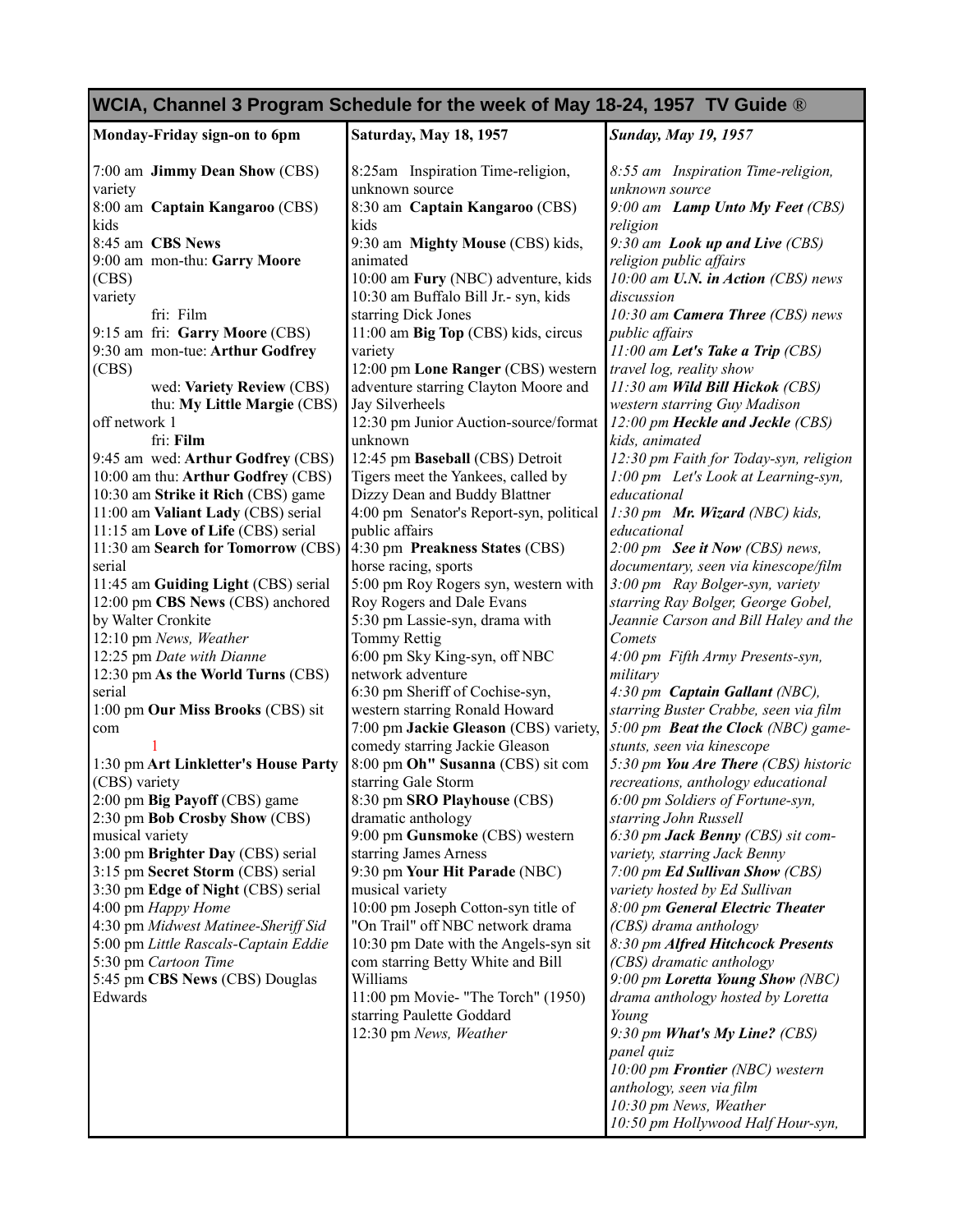| <b>Monday, May 20, 1957</b>                                                                                                                                                                                                                                                                                                                                                                                                                                                                                                                                                                                                                                                                                                                                                                                                                     | <b>Tuesday, May 21, 1957</b>                                                                                                                                                                                                                                                                                                                                                                                                                                                                                                                                                                                                                                                                                                                                                                                                          | Wednesday, May 22, 1957                                                                                                                                                                                                                                                                                                                                                                                                                                                                                                                            |
|-------------------------------------------------------------------------------------------------------------------------------------------------------------------------------------------------------------------------------------------------------------------------------------------------------------------------------------------------------------------------------------------------------------------------------------------------------------------------------------------------------------------------------------------------------------------------------------------------------------------------------------------------------------------------------------------------------------------------------------------------------------------------------------------------------------------------------------------------|---------------------------------------------------------------------------------------------------------------------------------------------------------------------------------------------------------------------------------------------------------------------------------------------------------------------------------------------------------------------------------------------------------------------------------------------------------------------------------------------------------------------------------------------------------------------------------------------------------------------------------------------------------------------------------------------------------------------------------------------------------------------------------------------------------------------------------------|----------------------------------------------------------------------------------------------------------------------------------------------------------------------------------------------------------------------------------------------------------------------------------------------------------------------------------------------------------------------------------------------------------------------------------------------------------------------------------------------------------------------------------------------------|
| 6:00 pm Superman-syn starring<br>George Reeves<br>6:30 pm News, Weather<br>6:55 pm Close-up-public affairs<br>7:00 pm Burns and Allen (CBS) sit<br>com starring George Burns and Gracie<br>Allen<br>7:30 pm Talent Scouts (CBS) talent<br>contest<br>8:00 pm I Love Lucy (CBS) sit com,<br>starring Lucille Ball and Desi Arnez<br>8:30 pm December Bride (CBS) sit<br>com starring Spring Bryington, Harry<br>Morgan<br>9:00 pm Schlitz Playhouse (CBS)<br>dramatic anthology 2<br>9:30 pm Telephone Time (ABC)<br>dramatic anthology sponsored by Bell<br>Telephone, shown via film, 3<br>10:00 pm News, Weather, Sports<br>10:15 pm Bob Cummings Show<br>(CBS) starring Bob Cummings,<br>Dwayne Hickman, Ann B. Davis,<br>shown via film<br>10:45 pm Movie "The Ghost and Mrs.<br>Muir" (1947) starring Gene Tierney,<br><b>REx Harrison</b> | 6:00 pm Wild Bill Hickok syn western<br>starring Guy Madison<br>6:30 pm News, Weather<br>6:55 pm Close-Up-public affairs<br>7:00 pm Groucho Marx (NBC) quiz,<br>starring Groucho Marx, via film from<br><b>NBC</b><br>7:30 pm Dragnet (NBC) crime drama,<br>starring Jack Webb, via film from NBC<br>8:00 pm To Tell the Truth (CBS)<br>panel quiz<br>8:30 pm Red Skelton (CBS-COLOR)<br>variety, comedy, starring Red Skelton<br>9:00 pm \$64,000 Question (CBS) quiz<br>9:30 pm Father Knows Best (NBC)<br>sit com, starring Robert Young, Jane<br>Wyatt, via film from NBC<br>10:00 pm News<br>10:15 pm This is Your Life (NBC)<br>reunion, via film from NBC<br>10:45 pm Silent Service syn, dramatic<br>anthology, documentary style<br>11:15 pm Movie "The Farmers<br>Daughter" (1947) starring Loretta<br>Young, Joseph Cotton | 6:00 pm Brave Eagle (CBS) western<br>drama, starring Keith Larson, via film<br>from CBS 5<br>6:30 pm News<br>6:55 pm Close-Up-public affairs<br>7:00 pm Arthur Godfrey (CBS)<br>variety<br>8:00 pm Millionaire (CBS) drama<br>anthology<br>8:30 pm I've Got a Secret (CBS)<br>panel quiz<br>9:00 pm U.S. Steel Hour (CBS)<br>dramatic anthology<br>$10:00$ pm $News$<br>10:15 pm Jim Bowie-syn, western, off<br>ABC network syndication, starring<br><b>Scott Forbes</b><br>10:45 pm Movie "Brewster's Millions"<br>(1945) starring Dennis O'Keefe |
| <b>Thursday, May 23, 1957</b><br>6:00 pm Rin Tin Tin-syn, western<br>adventure, starring Lee Aaker<br>6:30 pm News<br>6:55 pm Close-Up<br>7:00 pm I Search for Adventure-syn,<br>adventure hosted by Jack Douglas<br>7:30 pm Climax! (CBS) dramatic<br>anthology<br>8:30 pm Ernie Ford (NBC) variety<br>9:00 pm State Trooper-syn-crime<br>drama starring Rod Cameron<br>9:30 pm Science Fiction Theater-syn,<br>science fiction anthology<br>10:00 pm News<br>10:15 pm Rosemary Clooney[Lux<br><b>Show starring Rosemary Clooney]</b><br>(NBC) variety, shown via film from<br>NBC<br>10:45 pm Jane Wyman[Fireside<br>Theater] (NBC) dramatic anthology,<br>shown via film from NBC<br>11:15 pm Movie "Friendly Enimies"<br>starring Charlie Ruggles                                                                                           | <b>Friday, May 24, 1957</b><br>6:00 pm Sgt. Preston (CBS) adventure<br>starring Richard Simmons, shown via<br>film from CBS 6<br>6:30 pm News<br>$6:55$ pm $Close$ - $Up$<br>7:00 pm West Point Story (CBS)<br>adventure, starring Jack Haley Jr<br>7:30 pm Adventures of Ozzie and<br>Harriet (ABC) sit com, starring Ozzie,<br>Harriet, David and Rick Nelson 7<br>8:00 pm Mr. Adams and Eve (CBS)<br>sit com starring Howard Duff and Ida<br>Lupino<br>8:30 pm Count of Monte Cristo-syn,<br>adventure starring George Dolenz<br>9:00 pm Line-Up (CBS) crime<br>anthology series<br>9:30 pm Men of Annapolis-syn,<br>adventure, ZIV produced program<br>10:00 pm News<br>10:30 pm Movie "Paris After Dark"<br>(1943) starring George Sanders<br>12:00 pm News, Weather                                                             |                                                                                                                                                                                                                                                                                                                                                                                                                                                                                                                                                    |